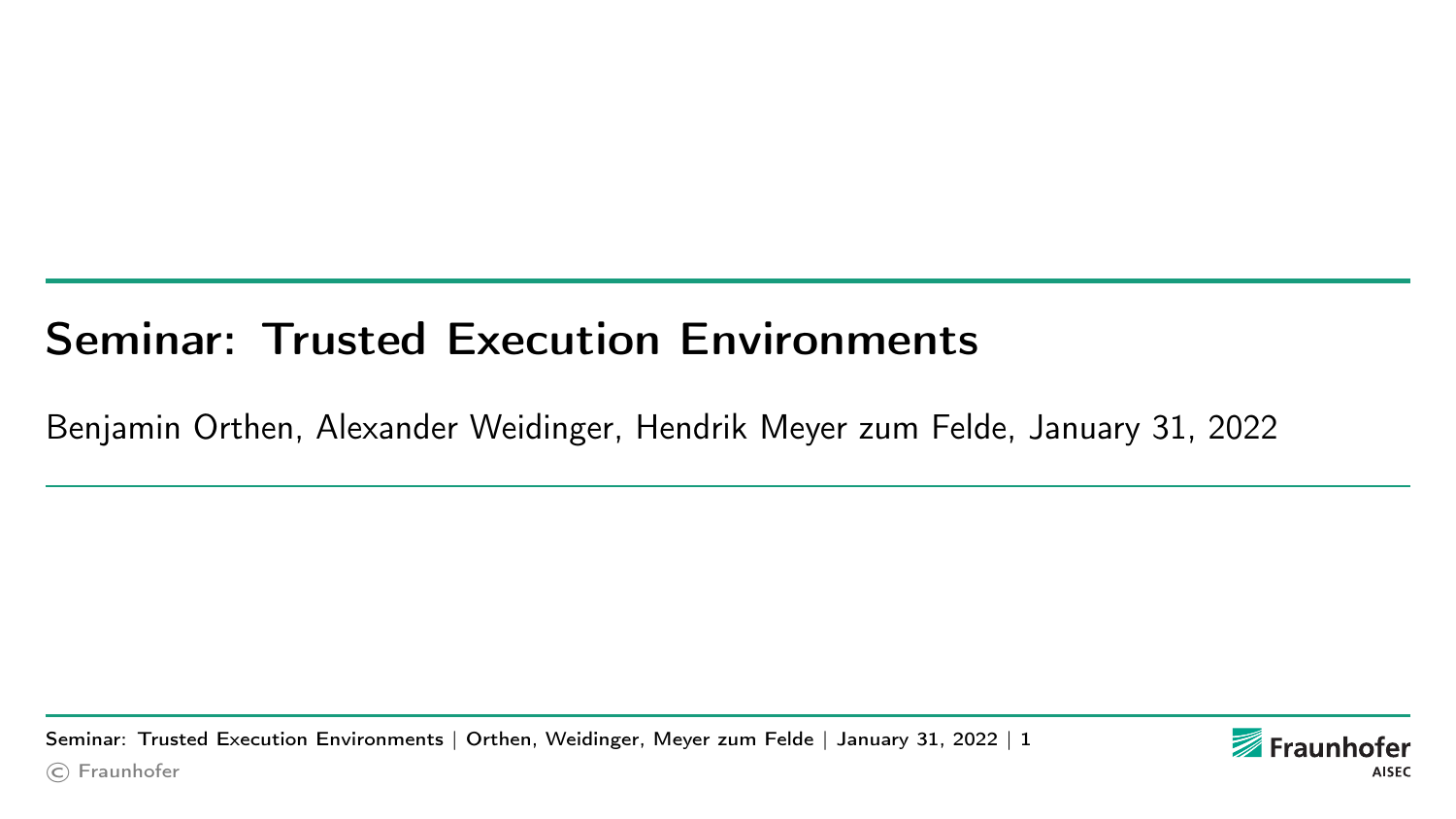# Outline

#### [Intro](#page-2-0)

**[Organization](#page-4-0)** 

[Overview of Technical Content](#page-5-0)

[Time Table](#page-10-0)

[Introduction to Scientific Writing](#page-11-0)

**[Topics](#page-12-0)** 

[Next Steps](#page-15-0)

[Q&A](#page-16-0)

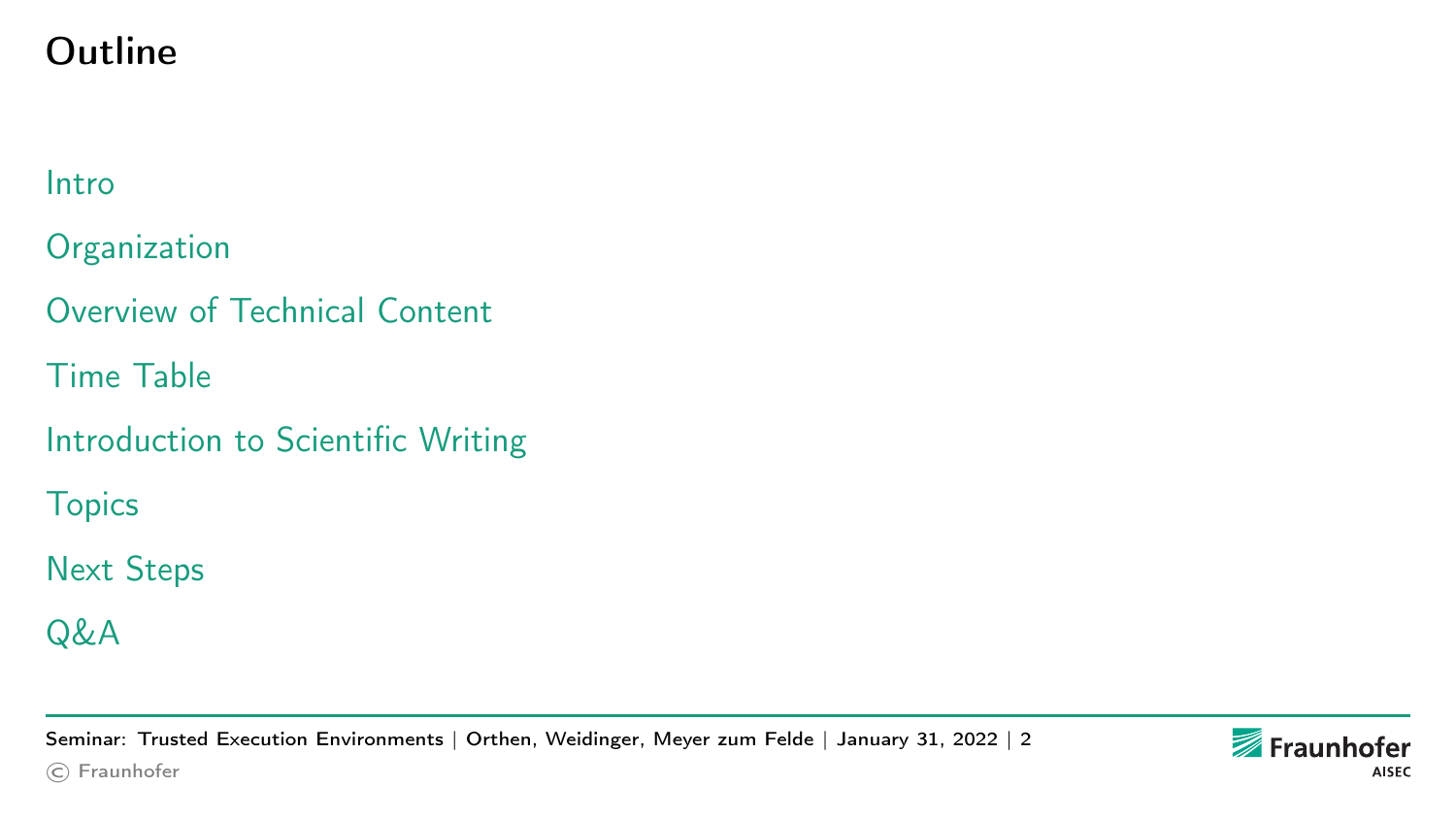- <span id="page-2-0"></span>■ Short introduction of ourselves and Fraunhofer AISEC
- Research Interests

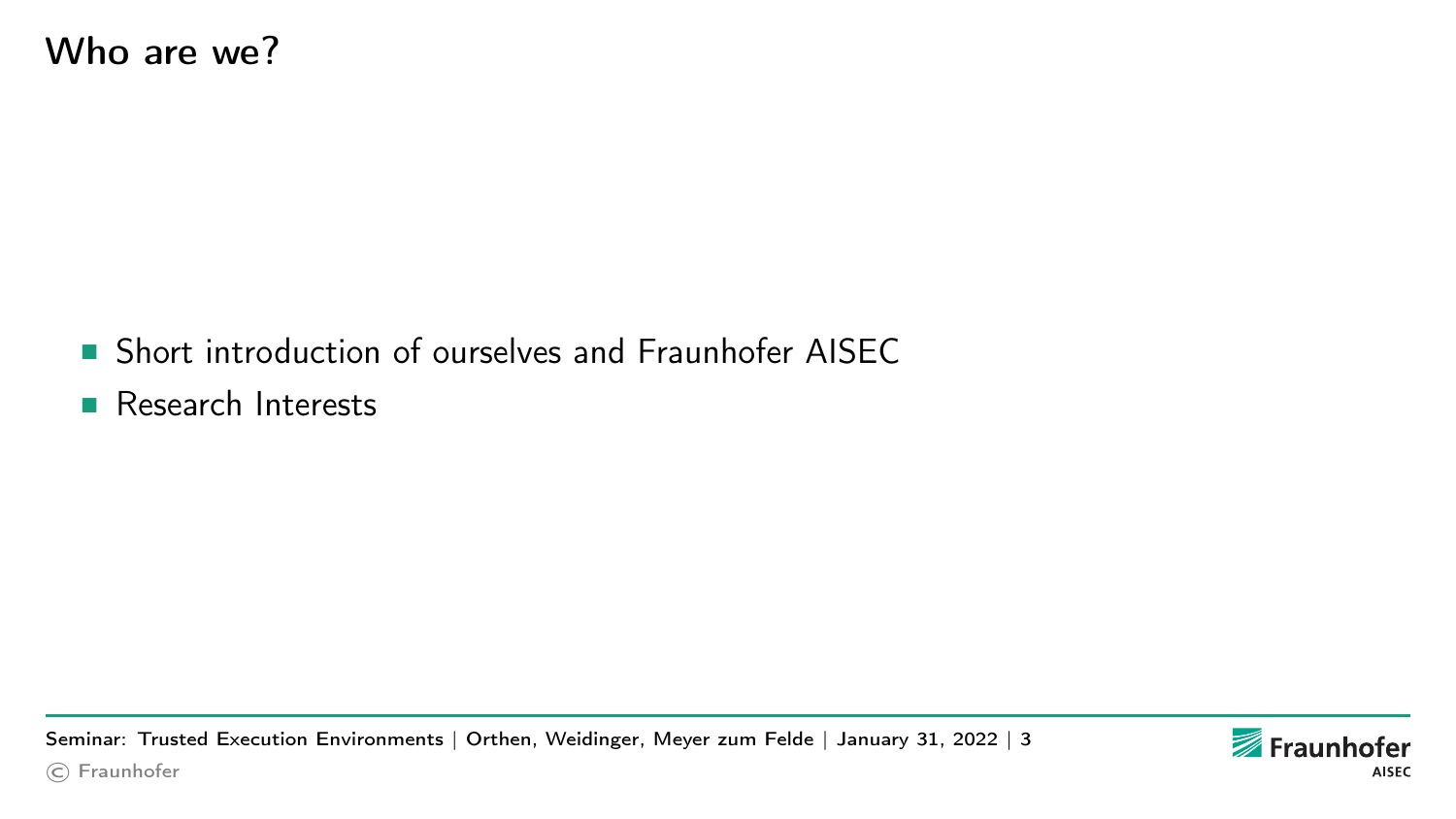Why register for this Seminar?

- You are interested in Operating Systems?
- IT Security has you on a hook?
- You know TEEs and the likes will only become more important in the future?
- You think microkernels do not yet have the attention they deserve?
- $\Rightarrow$  Then this seminar is exactly what you are looking for!

Requirements: IN0004, IN0009 Recommended: IN2209 (IT-Sicherheit)

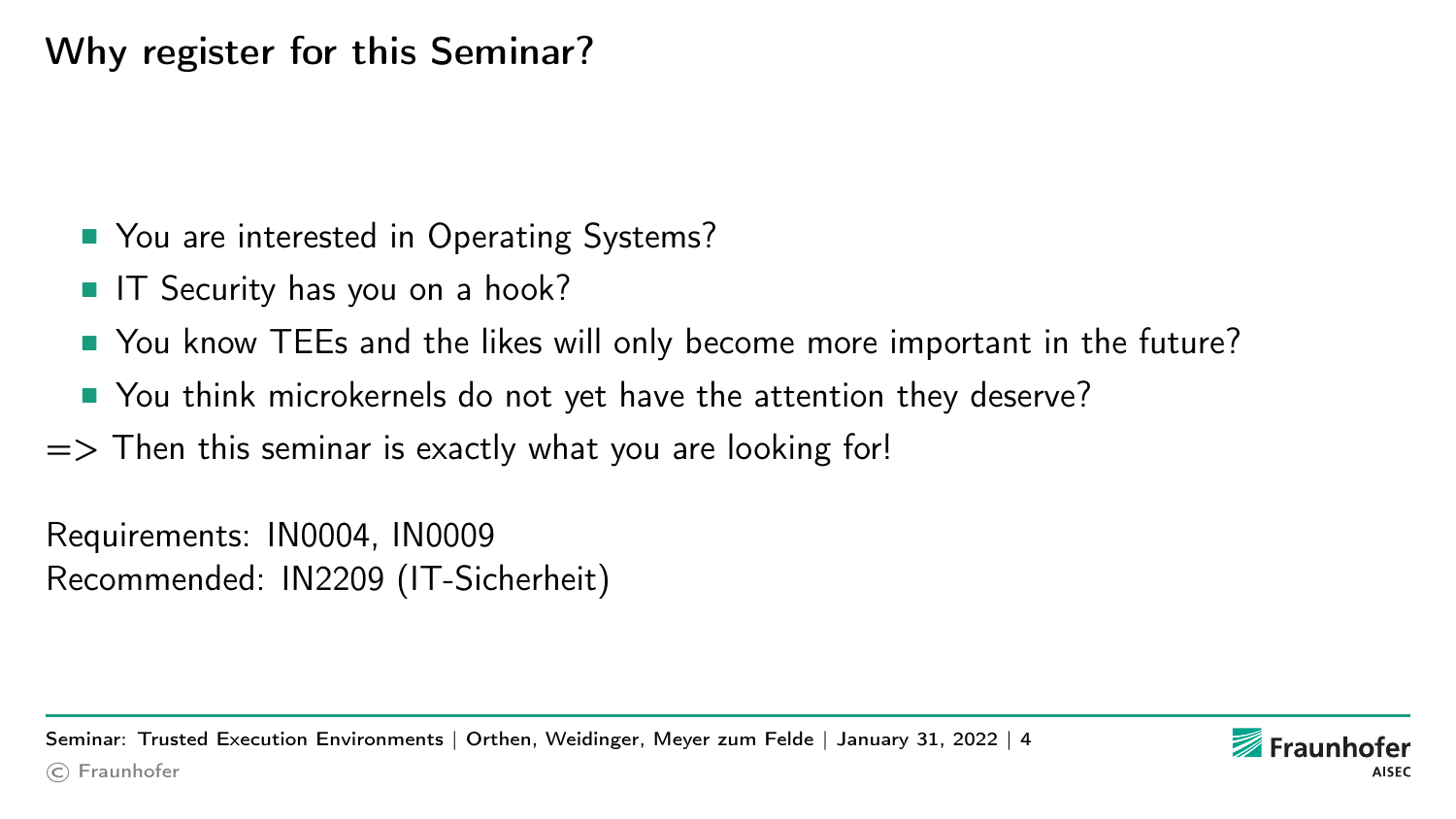# <span id="page-4-0"></span>**Organization**

- Report-Document
	- Language: English
	- Exactly 10 pages (excl. references)
	- Written in LAT<sub>F</sub>X IEEE template ([https:](https://www.ieee.org/conferences/publishing/templates.html)

[//www.ieee.org/conferences/](https://www.ieee.org/conferences/publishing/templates.html) [publishing/templates.html](https://www.ieee.org/conferences/publishing/templates.html))

- Review
	- Perform review of 2 papers of your fellow students
	- $\blacksquare$  ~1 page per review
	- Based on the reviews received:  $Rebuttal + "Camera-Ready" version$

[Seminar: Trusted Execution Environments](#page-0-0) | Orthen, Weidinger, Meyer zum Felde | January 31, 2022 | 5

- Presentation
	- Language: English or German
	- 25-30 minutes Presentation
	- ~15 minutes Discussion
- Deliverables
	- Draft and "camera-ready" Report
	- 2 Reviews
	- Rebuttal
	- $\blacksquare$  Presentation  $\pm$  Slides
	- Active Participation in Discussions

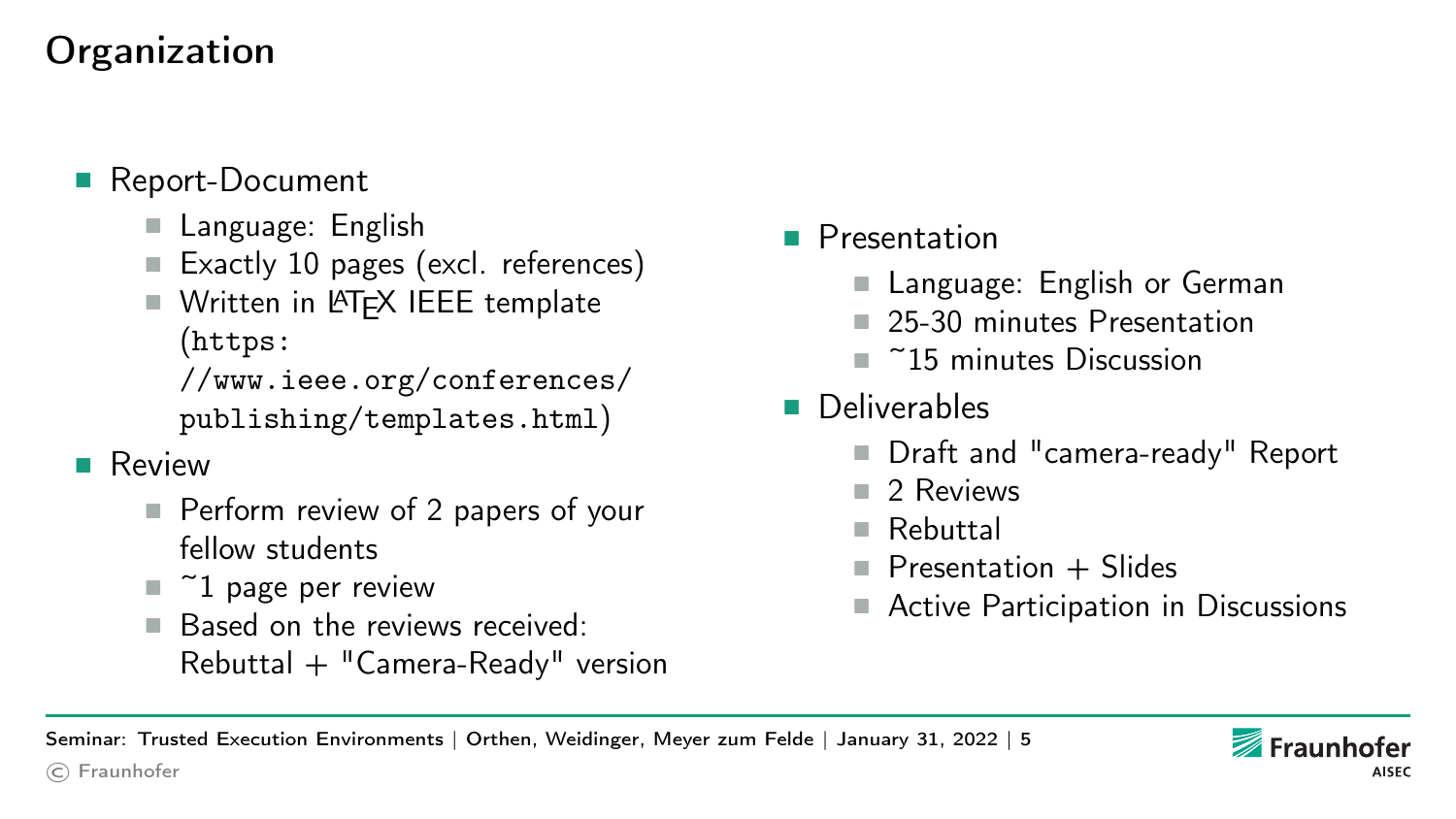### <span id="page-5-0"></span>What are TFFs?

A Trusted Execution Environment (TEE) is an isolated environment which aims to protect executions within against high privileged adversaries.

- Software TEEs solely rely on software mechanisms for protection, while hardware TEEs use additional hardware mechanisms to protect the confidentiality and integrity of code and data within the environment.
- The most famous ones are
	- AMD SFV
	- Intel SGX
	- Arm TrustZone

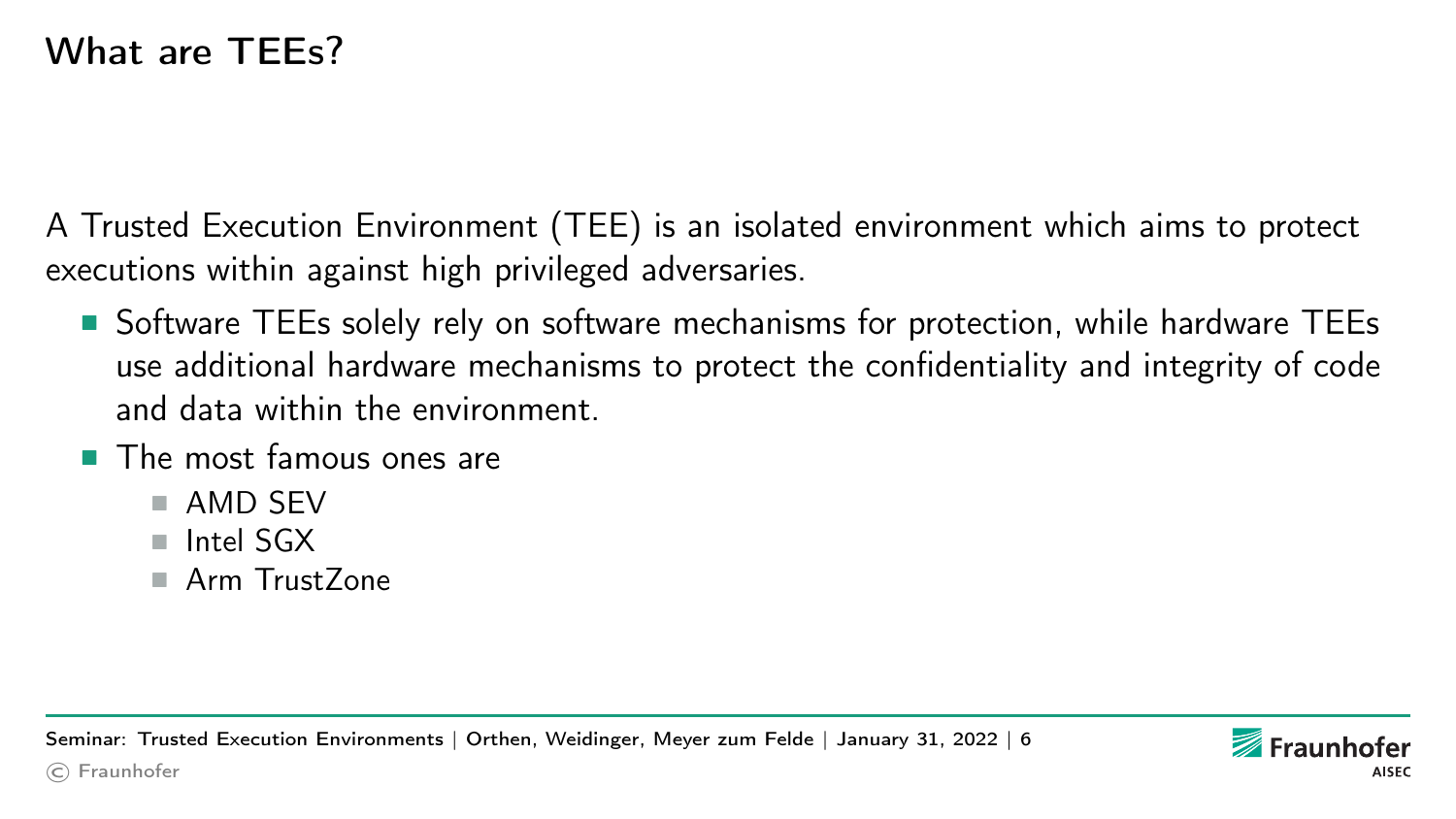### AMD Secure Encryptied Virtualization

- AMD Secure Memory Encryption (SME) allows to encrypt memory content before writing in to RAM
- Prevents an attacker from physical RAM reading attacks
- AMD Secure Encrypted Virtualization (SEV) is based on SME uses a different key for each virtual machine.
- This prevents a malicious hypervisor from reading a VM's memory content.
- Moving ciphertext between memory location is prevented by encryption of physical memory address Figure: Overview of AMD SEV



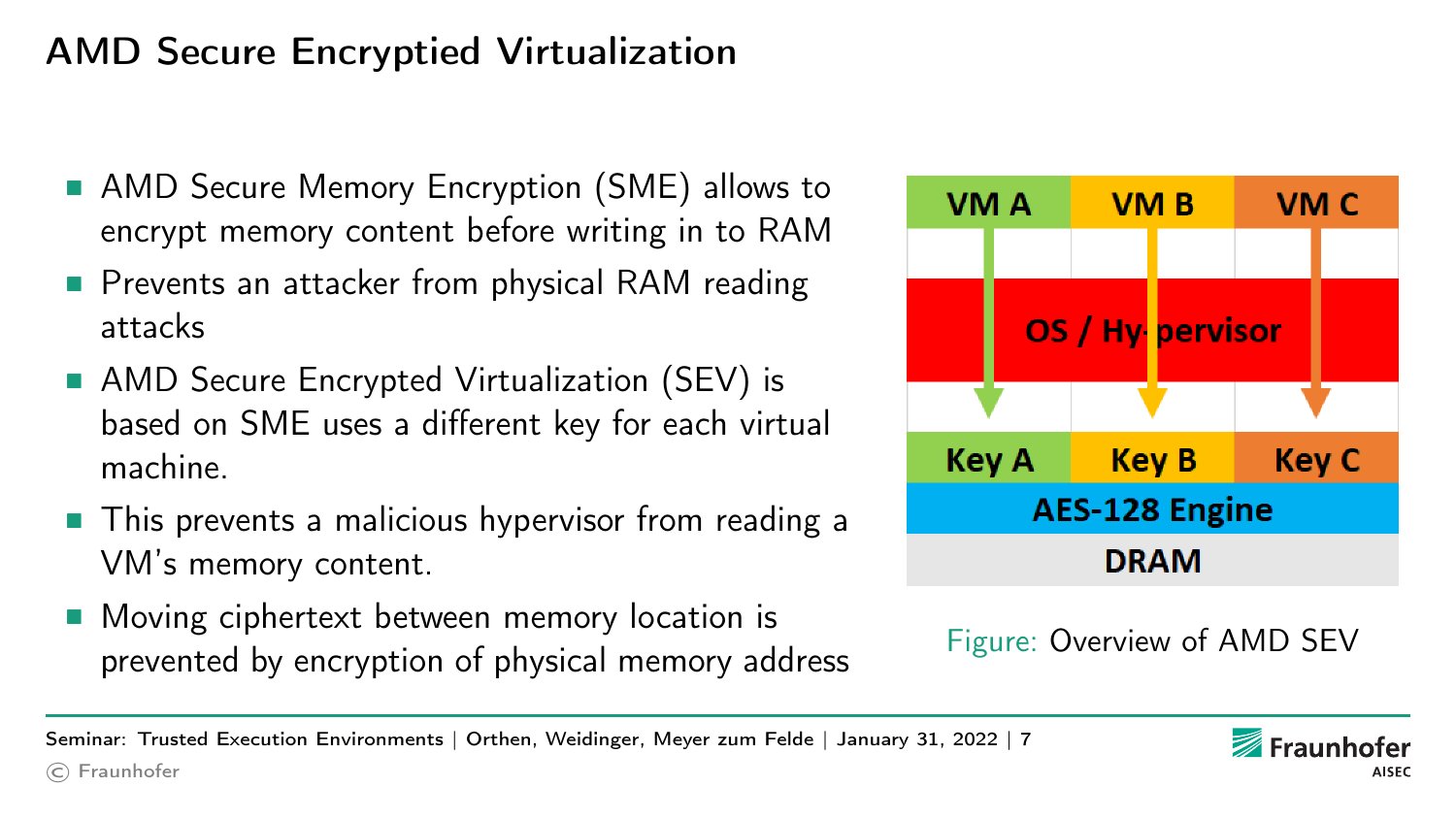### ARM TrustZone

- Hardware-enforced isolation (CPU extensions)
- TrustZone-A: for Army7-A and Army8-A devices
- TrustZone-M: for Army8-M devices





© Fraunhoferigure: TrustZone-M Overview [Seminar: Trusted Execution Environments](#page-0-0) | Orthen, Weidinger, Meyer zum Felde | January 31, 2022 | 8

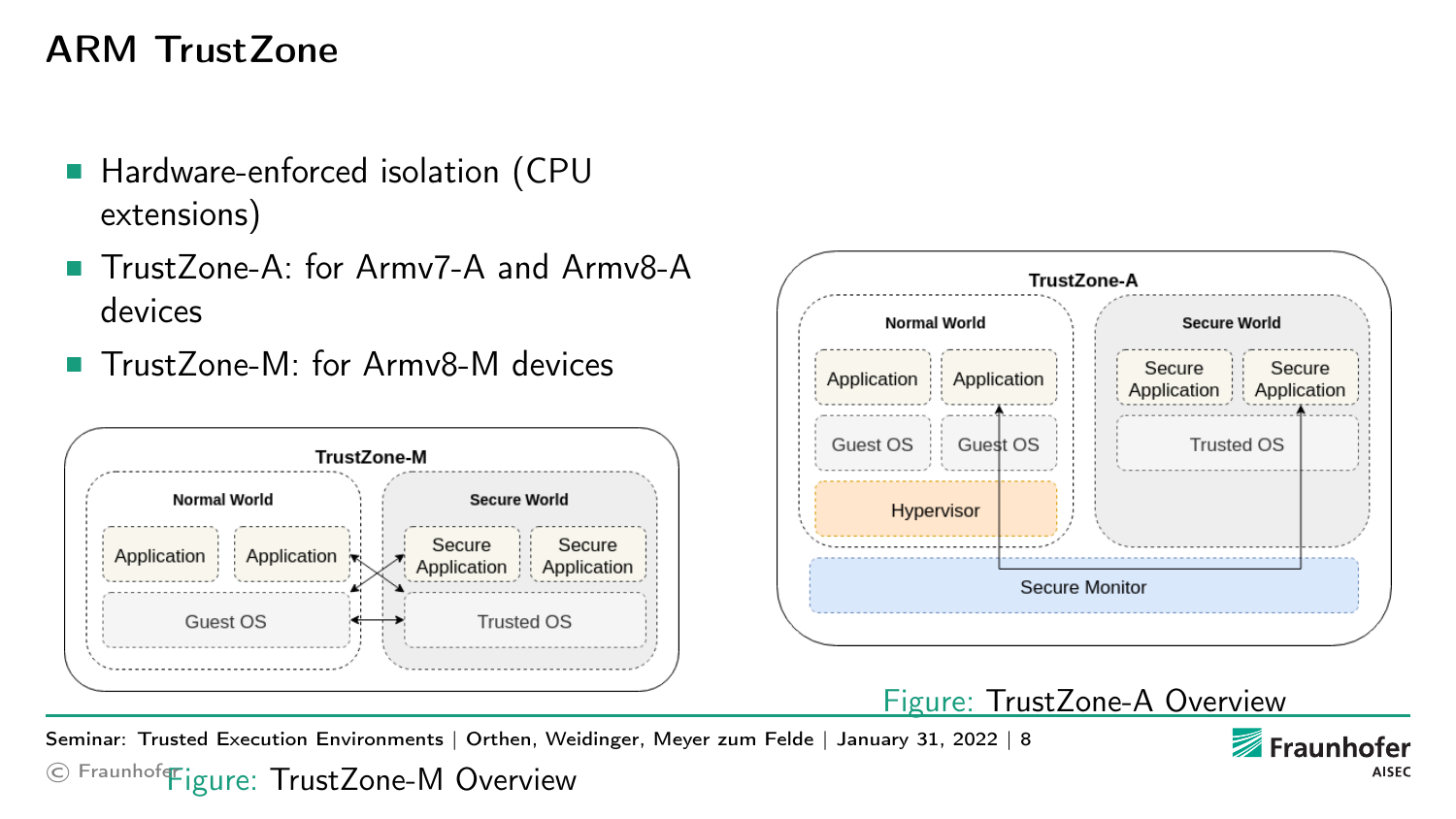# Static Attestation State-of-the-Art (TPM-based)

- Minimal Trusted Computing Base (TCB) full stack
- Hardware Trust-Anchor

© Fraunhofer

- Signature scheme for software artefacts
- Authenticity verification for all components
- Typically Hashes used for measurements

| <b>Custom Container</b>                       | <b>Custom Container</b> | <b>Execution Core</b><br>Container |
|-----------------------------------------------|-------------------------|------------------------------------|
|                                               |                         | Communication<br>Control           |
|                                               |                         | Container<br>Control               |
| Data App                                      | <b>Data App</b>         |                                    |
| Runtime                                       | <b>Runtime</b>          | <b>Runtime</b>                     |
| <b>Application Container Management Layer</b> |                         |                                    |
| <b>Operating System</b>                       |                         |                                    |
| Hardware                                      |                         | <b>Trust Anchor</b>                |

#### Figure: TCB attested via TPM

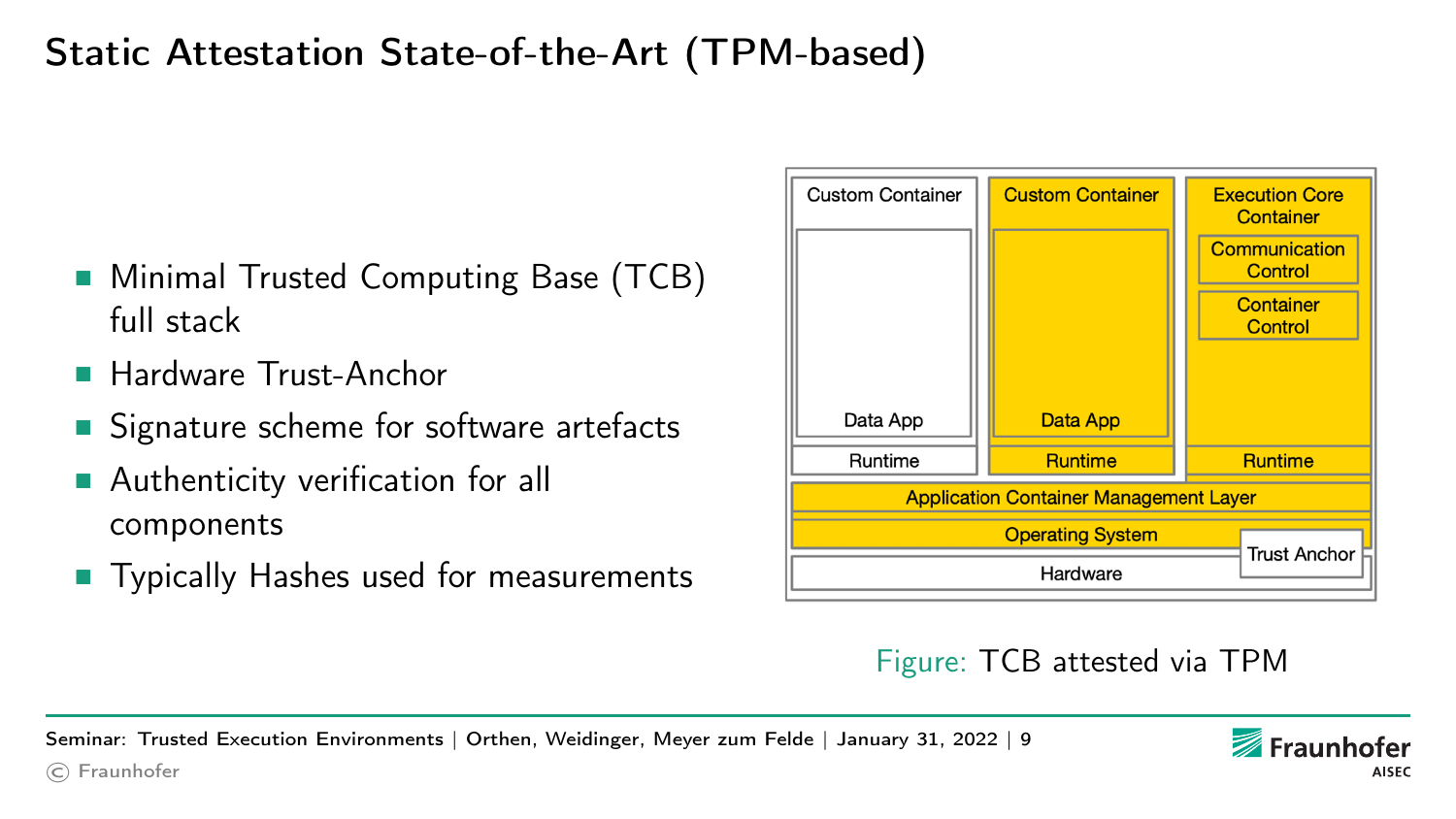# Static Attestation State-of-the-Art (TEE-based)

- Strict isolation of program code and secrets by Trusted Execution Environment
- No manipulation even by the provider
- Remote integrity verification (remote attestation) before adding any secrets

© Fraunhofer



Figure: TCB attested via cloud TEEs

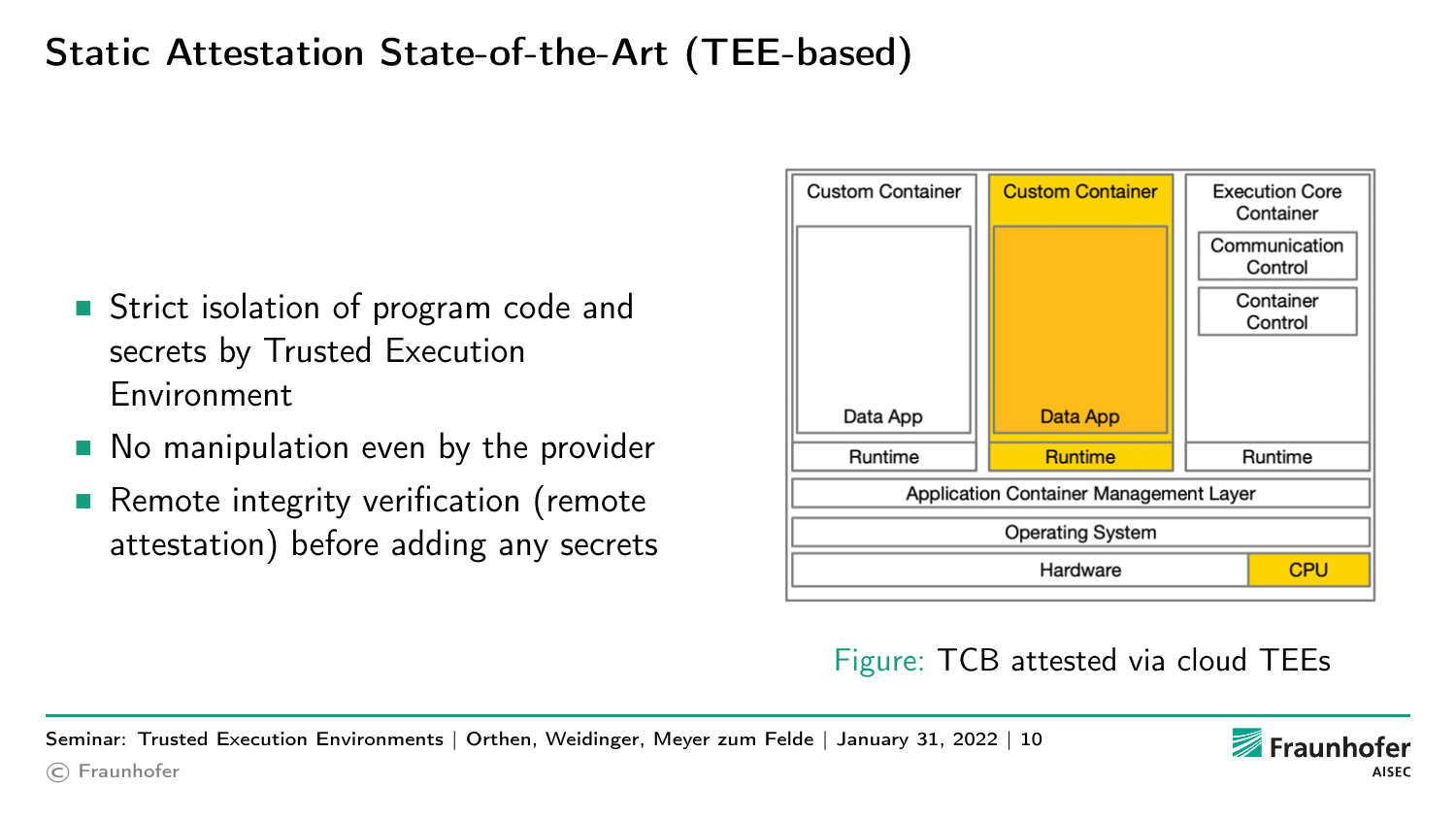# <span id="page-10-0"></span>Preliminary Time Table

- 31.01. Preliminary Meeting (today)
- 15.02. Deadline for registration in matching system and E-Mail
- 10.03. Start of topic assignment
- 08.05.  $\bullet$  Submit outline  $+$  first content in bullet points
- 19.06. Submit your first version (outline finished, 80% of content) for review
- 03.07. Submit reviews
- 17.07.  $\blacklozenge$  Submit your rebuttal  $+$  "camera-ready" version
- 24.07. Submit your presentation slides
- 01.08. 05.08. Meetings: Presentations and discussion

If possible, presentation meetings will be held at Fraunhofer AISEC. Attendance required!

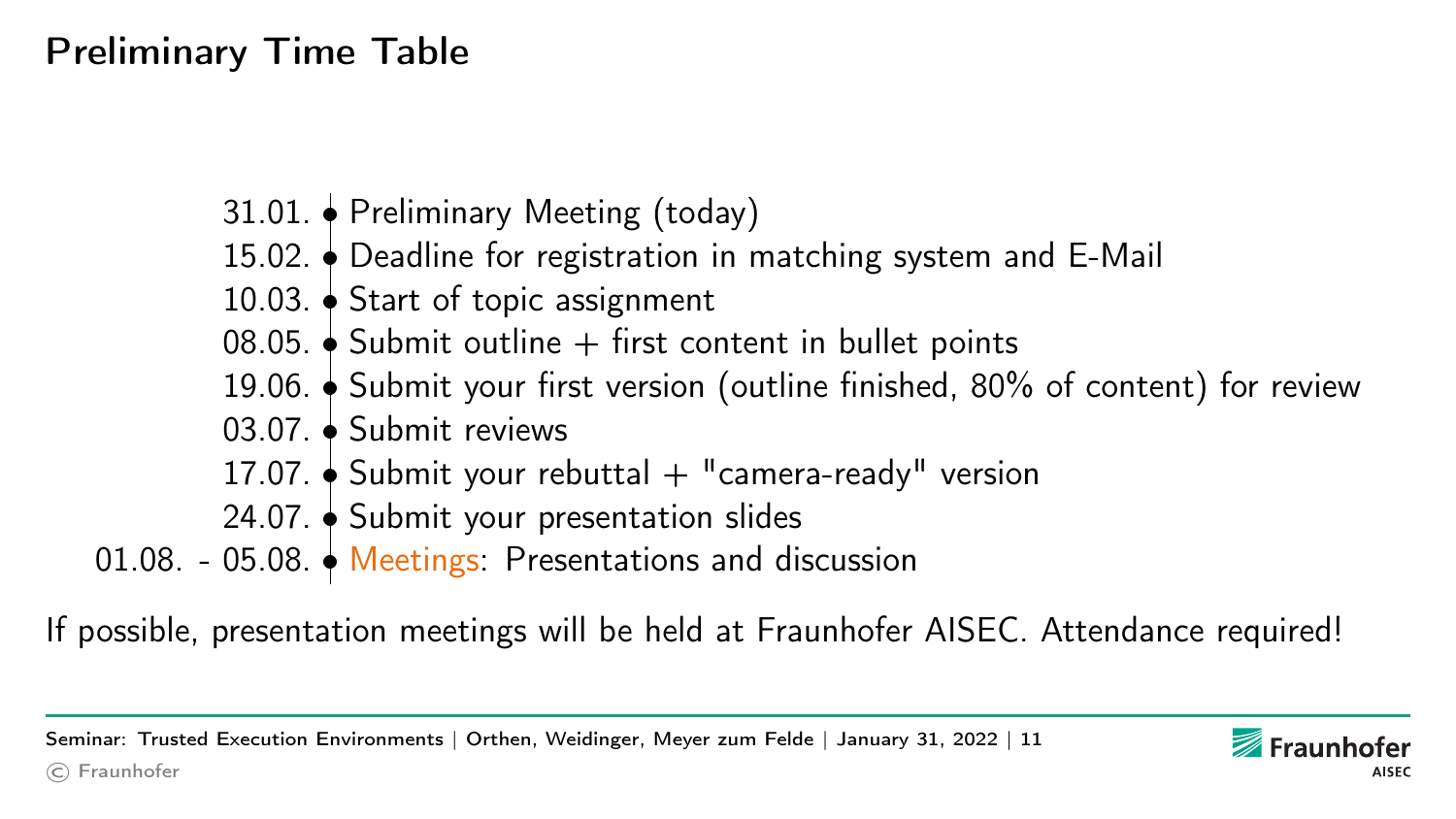### <span id="page-11-0"></span>Introduction to Scientific Writing

- May be provided by chair? We will inform you beforehand
- $\blacksquare$  We will provide helping material on...
	- How to read a paper
	- How to write a research paper
	- Citation guidelines
	- etc.

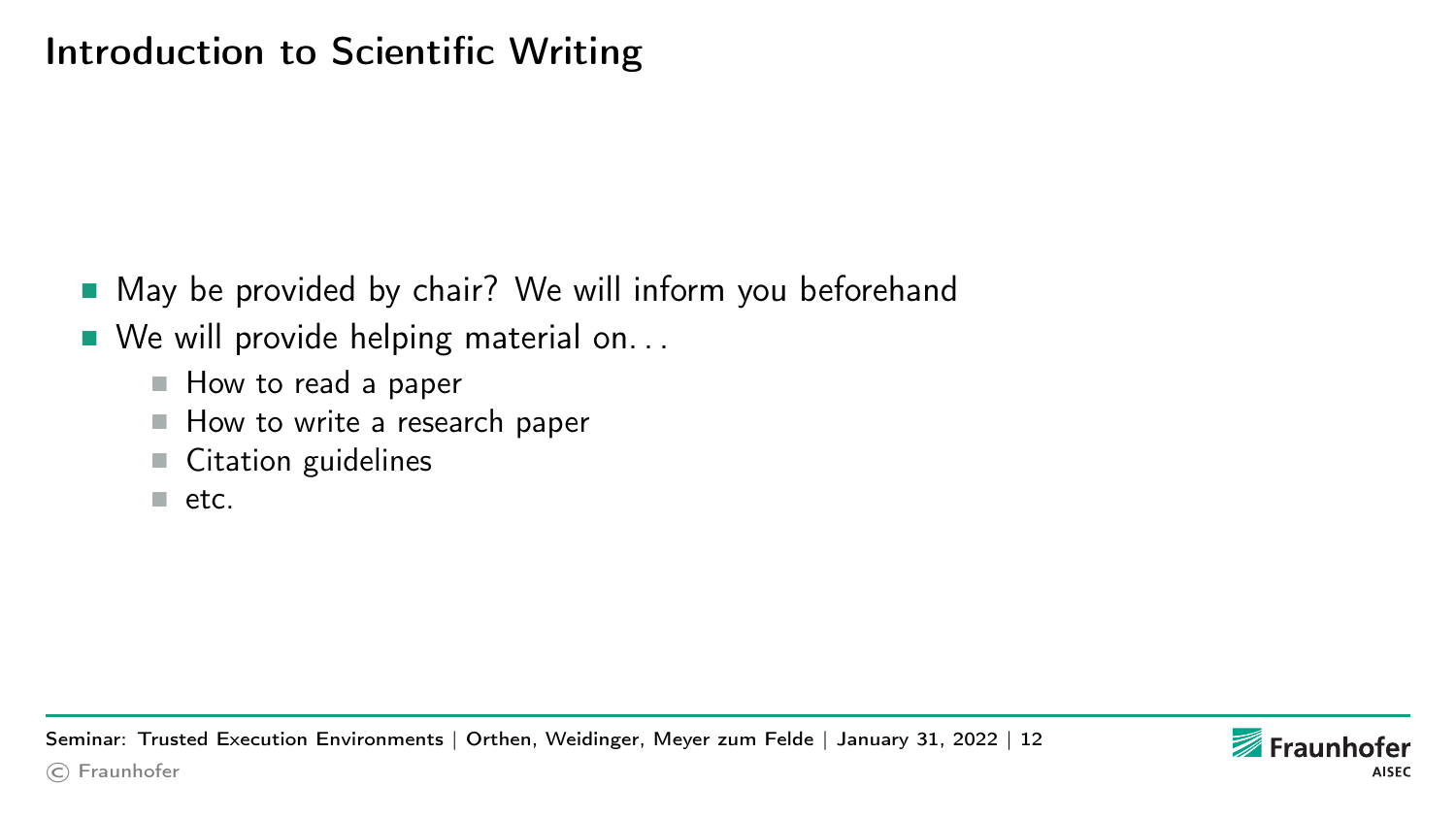### <span id="page-12-0"></span>Topics of Interest

TEE frameworks:

- AMD SEV, Intel SGX, TDX
- ARM Trust Zone
- TEEs on RISC-V (e.g., Keystone)
- fTPM implementations in TEEs
- Attacks against TEEs / Mitigations against attacks

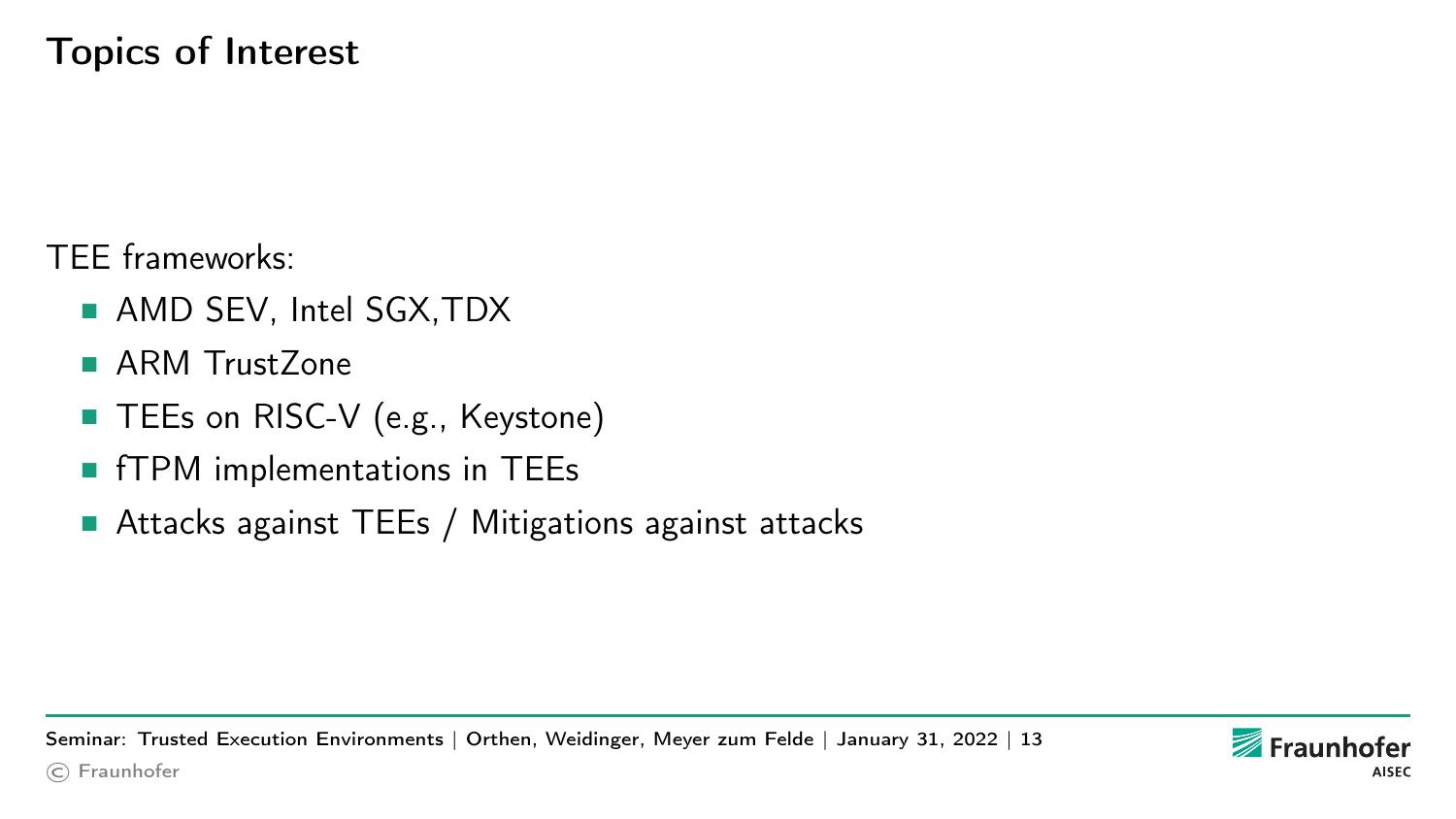TEE & Microkernels:

- TEE based on sel 4
- Trusty TEE
- MicroTEE
- $\blacksquare$  seL4 + Keystone
- . . . ?

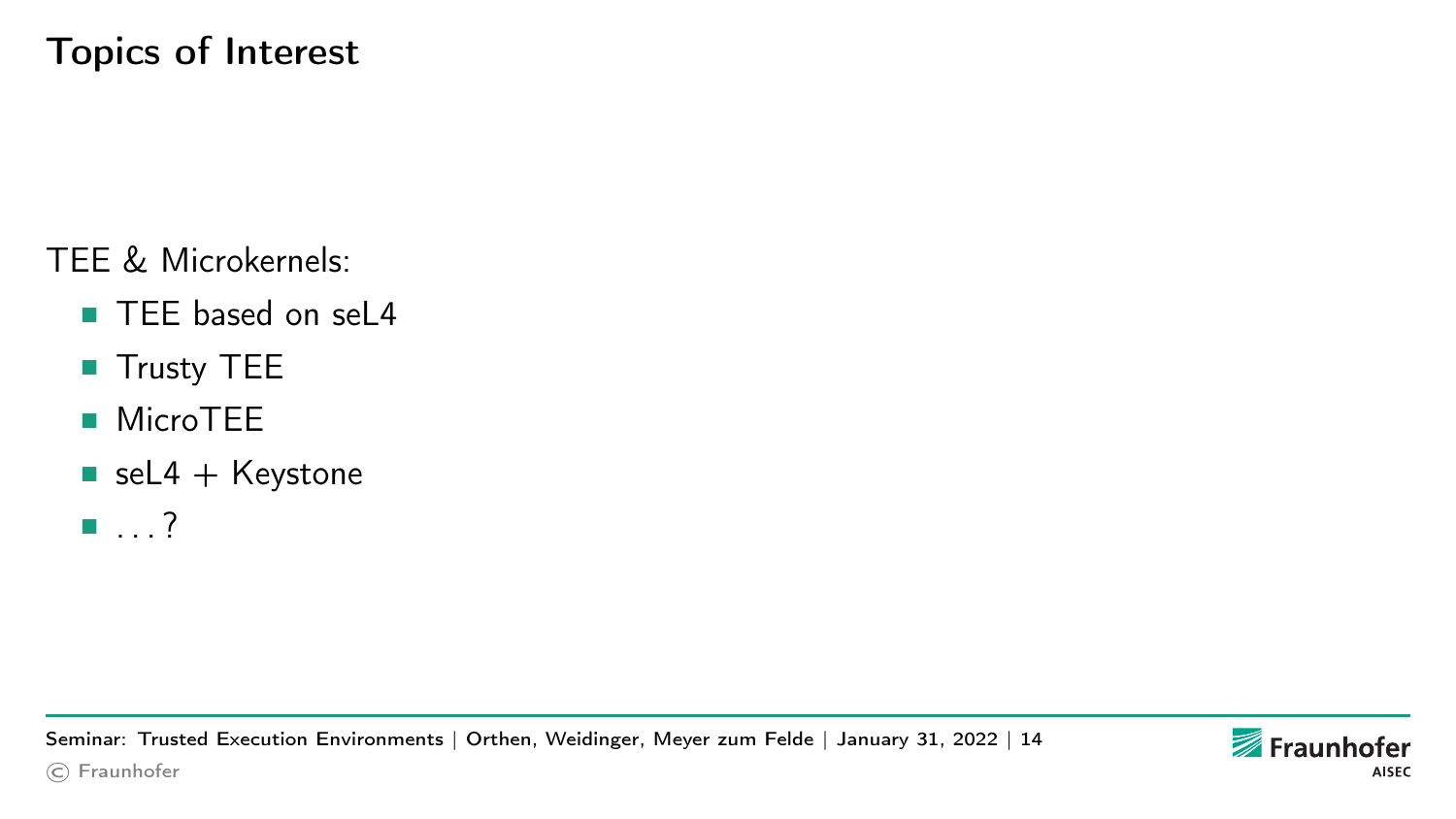### Topics of Interest

TEE & Attestation:

- Property-based Attestation in TEEs
- Remote Runtime Attestation in TFFs

And of course we always welcome topic proposals from your side.

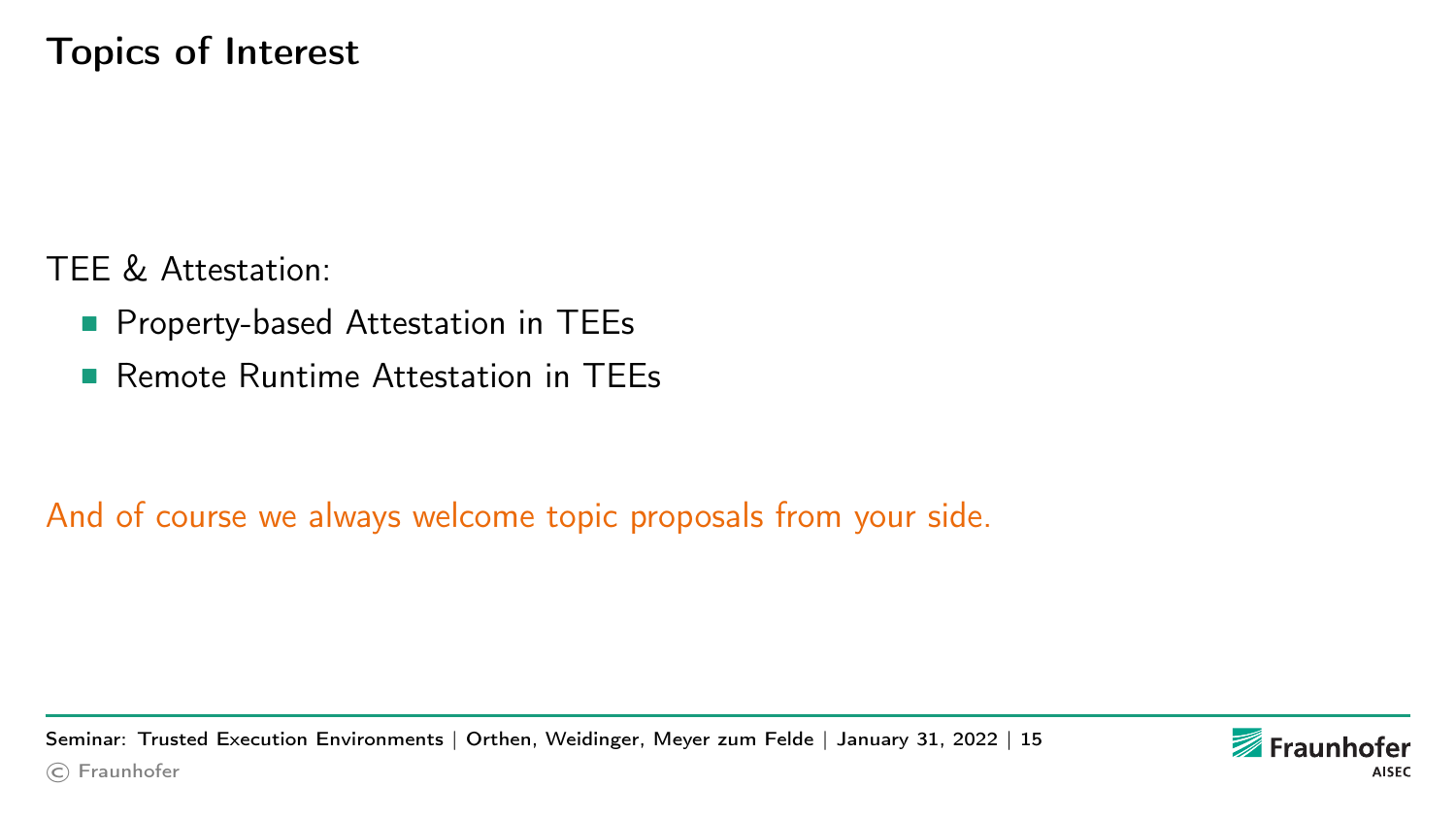### <span id="page-15-0"></span>Next Steps

- Optional: Write us an E-Mail (<firstname>.<lastname>@aisec.fraunhofer.de) and propose a topic:
	- benjamin.orthen@aisec.fraunhofer.de
	- alexander.weidinger@aisec.fraunhofer.de
	- hendrik.meyerzumfelde@aisec.fraunhofer.de
- Mandatory: Register for this seminar via the [TUM-Matching](https://matching.in.tum.de/) system (10.02. 21.2.)